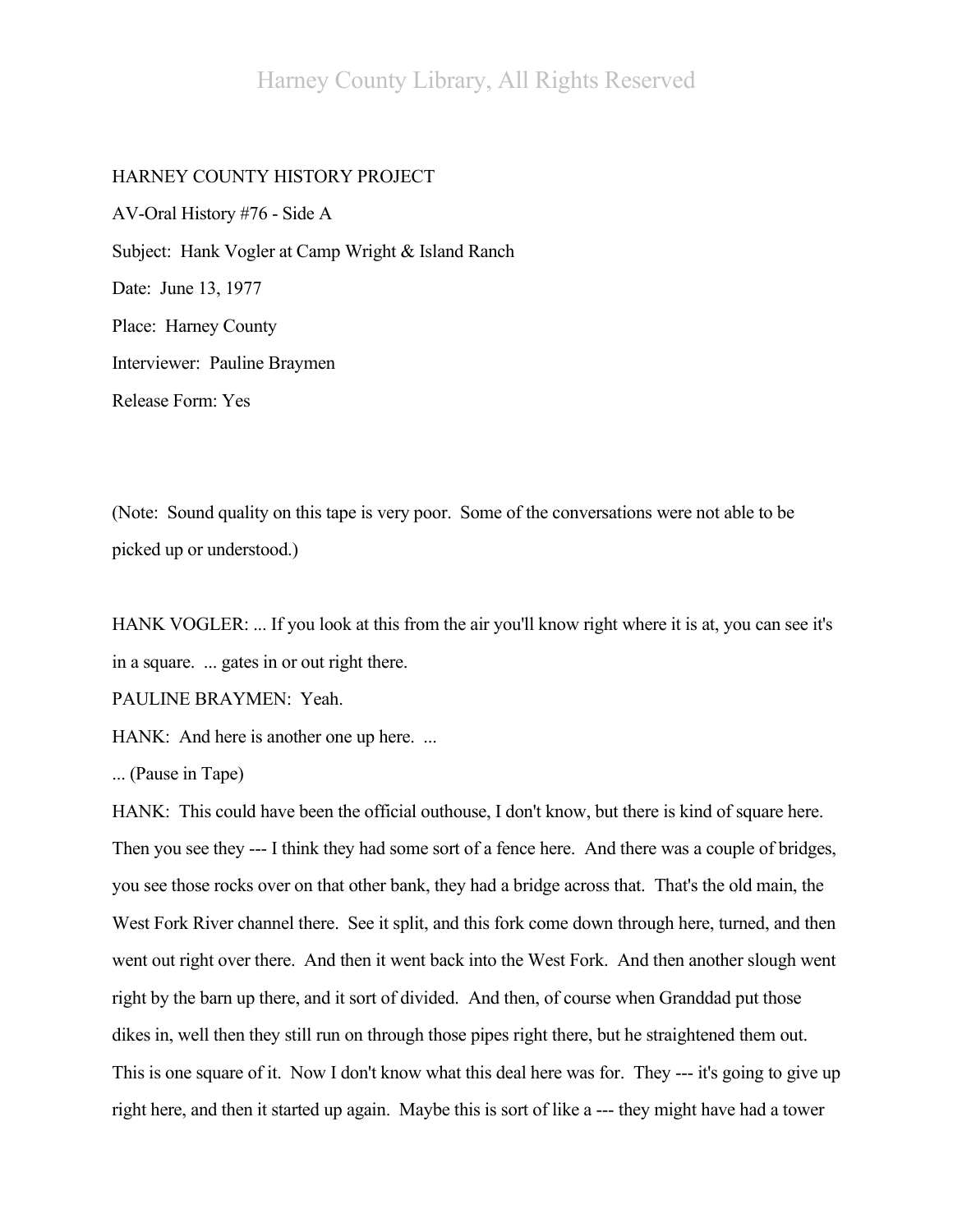here, or some such thing so they could look around. They had kind of a --- either that or I can't picture quite the way it was. But this seems like --- Now this could have been like a house or something right here.

MARCUS HAINES: Yeah.

HANK: Because you see it's kind of ---

MARCUS: Well Hank, this is part of it through here?

HANK: Right, it just goes in a square.

MARCUS: It's a square ---

HANK: Yeah, you're looking at the whole Fort. There is --- But these seem to be the two main gates. This has deteriorated a lot, there used to be quite a bit of --- well there is some old posts and stuff that was laying around in here that has floated off. We --- there was quite a pile of trash here, and we set it afire because it was, you know, it was the remnants. Maybe the Company at some time had piled that stuff up and were using it for firewood. But it was just a mess, and we burned a lot of it up.

MARCUS: Yeah, your granddad told me that. He said there is a lot of trash piled around. He said I'm having more people, or trouble with people coming here with metal detectors trying to find the graves that were supposed to be around.

HANK: The graves are over at the Point.

MARCUS: Is that where the cemetery is?

HANK: Well, there was only, as far as I knew there was one grave over there.

RUTH BRIGHT: There was just one grave.

PAULINE: Just one.

HANK: And there was a Chinese cook buried back in there.

MARCUS: Oh.

HANK: Neither of which I have ever found. But, you know, I don't know if the military has changed over the years, but them boys in ... set out to dig a hole, they got far enough away from camp when they dug it if it wasn't exactly standard. So they could have done the same thing there,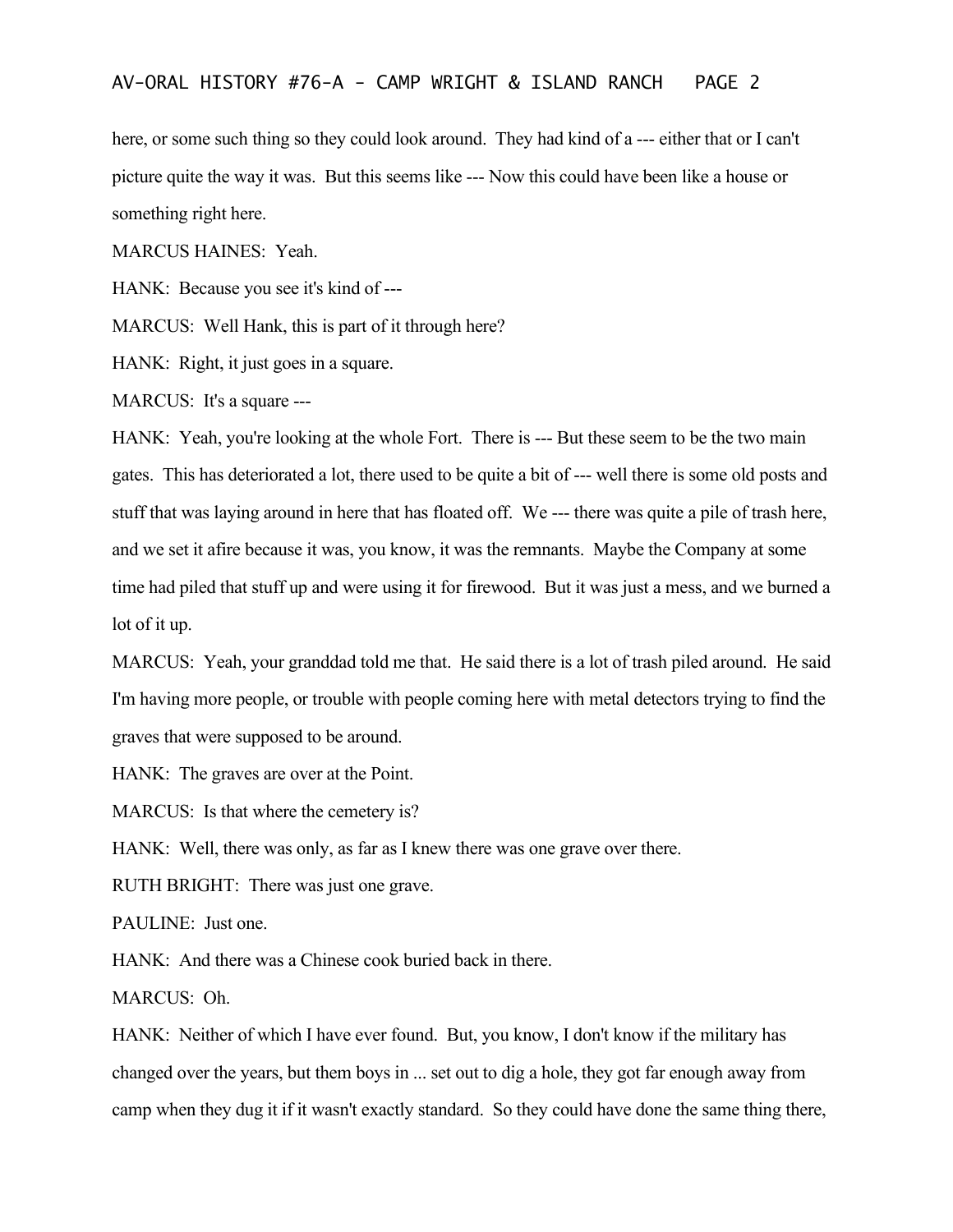just, you know, badgers and one thing another cleaned him out. But it's supposed to be right off the end. And there was an old homesteader that lived down in here, when we first come here.

MAN: ... your granddad, knew right where it was.

MARCUS: Oh.

HANK: But none of us could ever find it.

MARCUS: Never did find it. Well that's what he told me that they were looking for --- metal detectors here.

HANK: I believe there was two guys that got buried, and took one to Harney and tried to ... him over there. I'm not sure; I wouldn't put money on it either way. But I know they buried one fellow here, but they buried him off the end.

MARCUS: Pauline, where did you get your story that you had in the paper here? You had a pretty factual story about, relating to the Fort.

PAULINE: Well, it's the, Captain Williams who was in charge of the camp. It was his report to the Adjutant General, and I got it from the State Library, and I still have it. And you're welcome to --- MARCUS: Well, now they were off down here towards Harney Lake, and run into some Indians, or chasing an Indian boy around there, weren't they, in the brush?

PAULINE: Yeah, and they chased him back across and finally got back into the willows here. I guess the Indians set the willows afire, and it was quite exciting. And they got back to the Fort all right. And then he tells about going out, and ... going out through the Crane Creek hills and around. But their purpose of being here was to chase Indians, that's what they were here for.

HANK: Oh, I thought they was a survey camp.

PAULINE: No, they were here to chase Indians.

MARCUS: No, no chasing Indians, you bet.

PAULINE: And they chased Indians, and then the Indians would chase them. And that one encounter where someone got shot, which would be the grave over here, I think is the only time they ever got close to any.

HANK: I see. Well, I was always told that they had malaria, and I could see why they had malaria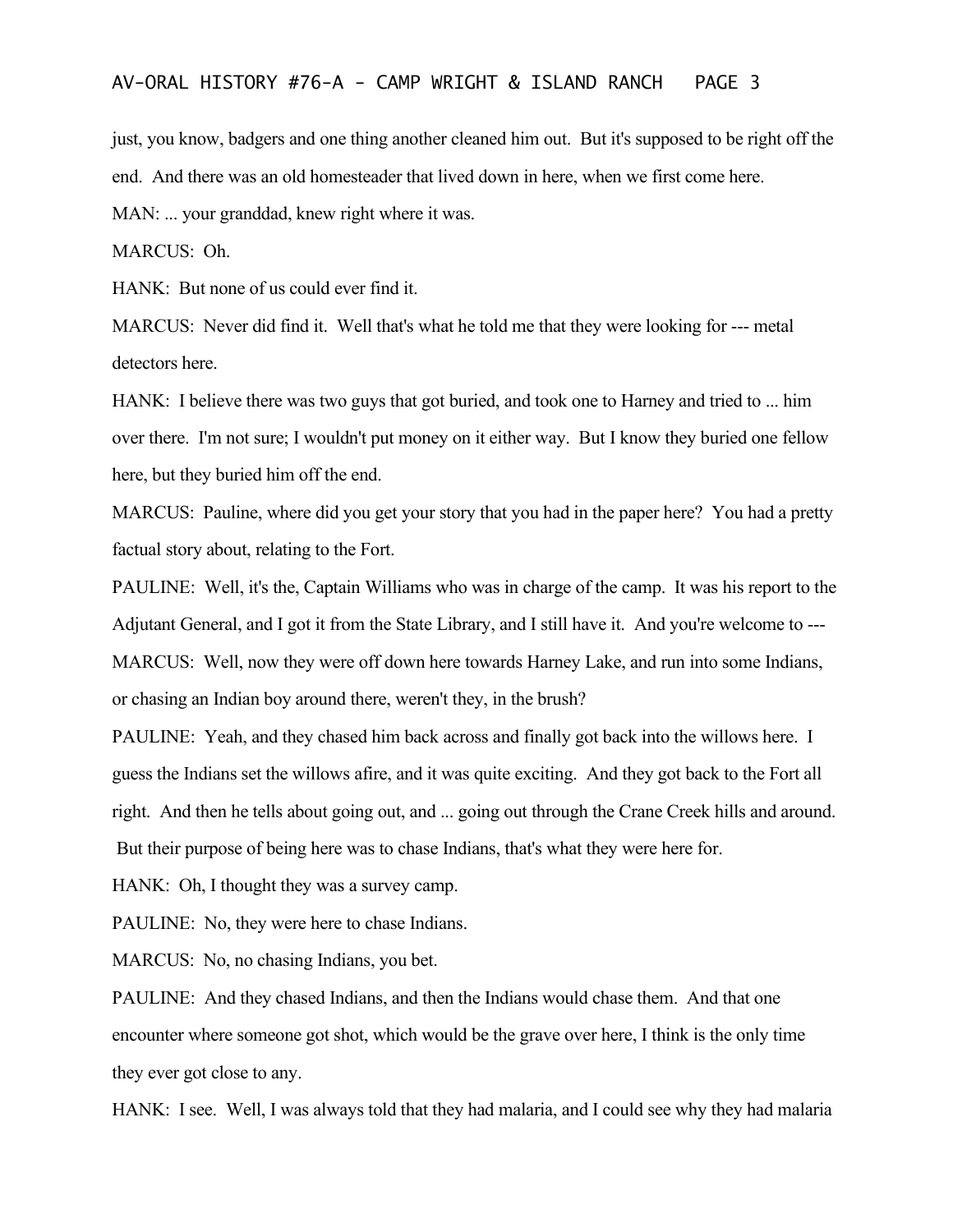setting in this hole.

RUTH: Right.

HANK: It's not very bad; the mosquitoes are not very bad this year. But this is just a bog hole, you know. I didn't realize that, I thought they were just ---

PAULINE: Well, I'll send you a copy of that Hank, you'd find it really interesting reading.

MARCUS: Oh yeah, you bet.

PAULINE: Because he details, you know, it is a day journal report on their activities.

HANK: Huh.

PAULINE: And like I said, I don't really think they caught too many Indians, they just chased one another around.

HANK: Yeah. ... walk up there, and watch every move they make, no wonder they couldn't find any Indians.

EDNA HAINES: Can I carry anything for you?

... (Pause in Tape)

HANK: They had a bridge in there. ... And then the Company, later on, there was a diversion up there, where they diverted the water around. But this part of it over here, Granddad always said he was sure it was an old military bridge. Now he could have been wrong too, but he always claimed that was a military bridge. Because up there, well, where them rose bushes are, you can see a couple, right straight up there, that was a diversion that the Company built. This is, upper ditch here, is where they diverted the water around. But they avoided the Fort; they just went right in front of the diversion dam. But that over there was ---

MARCUS: Hank, there used to be a slaughter house ---

HANK: Yeah.

MARCUS: ... it was right out here, wasn't it?

HANK: No, it was right up, I'll show you when we get a little ways back towards the house. He took it out, Granddad took it out because my cousin was out there playing one day and almost got bit by a rattlesnake. It was about to fall down, so ---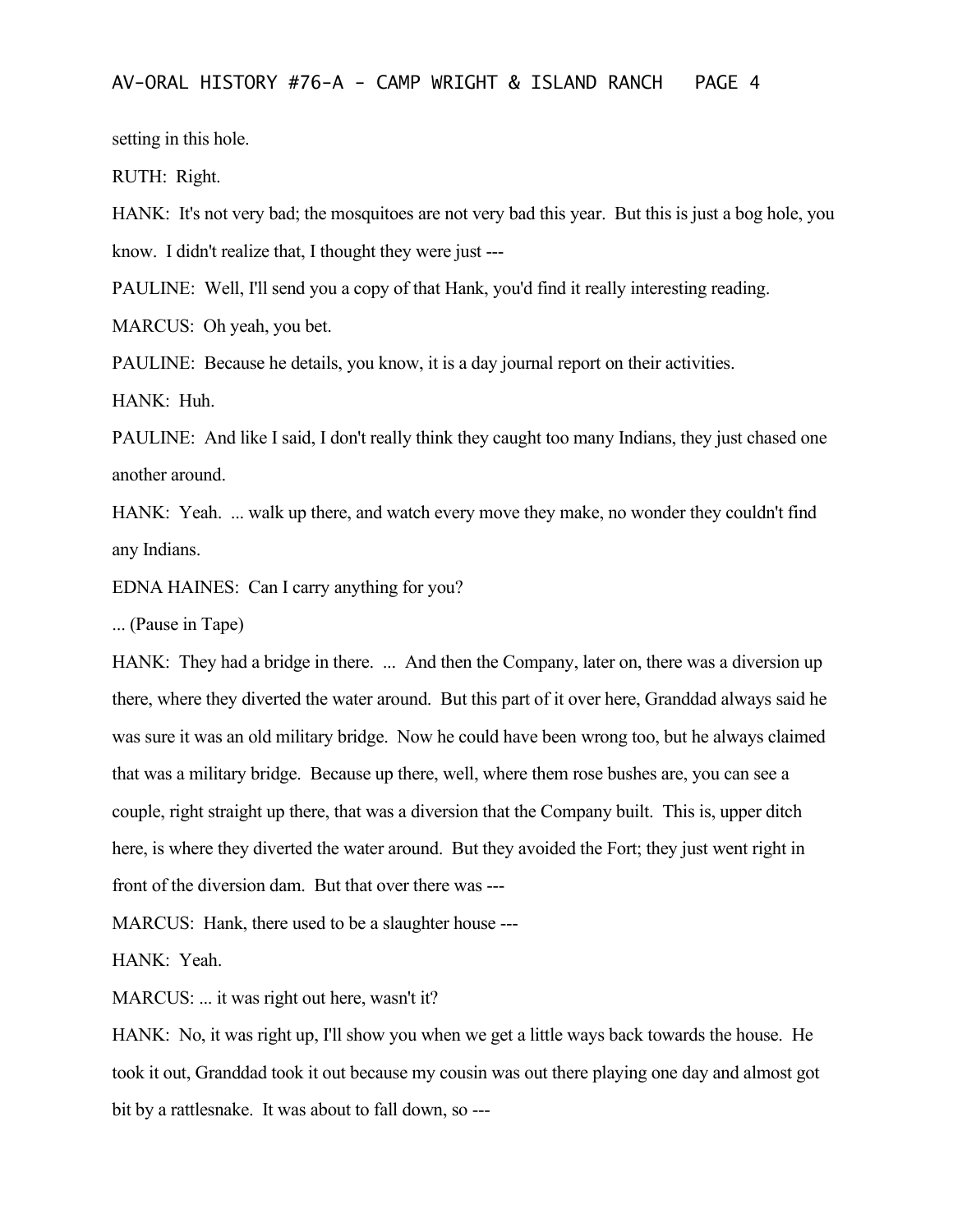MARCUS: This was all enclosed here, with willows. And this little corral and slaughterhouse was right, sort of in the center of it. And I can't remember the name they had for the place now. They had a special name for it. They'd spay cows, younger cows, and keep a bunch of them in here. And they furnished meat for the contractors; they'd haul lots of meat from up there. The meat house was off west of your house there. I don't know whether it is still there or not.

RUTH: Oh, they spayed the cows.

MARCUS: So they'd get fat and not have a calf.

HANK: What we ought to be doing right now, Marcus.

MARCUS: Yeah.

HANK: All of them, except those we keep for breeding.

MARCUS: You know you had quite a spaying program here at one time, and it kind of fell through with ---

HANK: Well, it knocked the heck out of them once in awhile, if you get a little infection or something. If they'd perfect an easier system ---

RUTH: I thought around here the profit was in the calf crop.

HANK: Well, the thing of it is, is nationally as soon as you start building up your numbers, or the price of beef goes up, you get a lot of speculators come in and buy heifers and cows ...

... (Pause in Tape)

HANK: All out through here was just, all these willows was just interlaced with hog wire fences so that they, kept in there, all their stock in. And then of course over the years somebody had taken them out, and then the chunks that run down through the willows, they just left.

... (Pause in Tape)

HANK: Now you can kind of see where it was.

MARCUS: Yeah, yeah.

PAULINE: This is the slaughterhouse. And they raised meat for the Company.

HANK: Oh yeah, they killed for the Company, and --- I don't know if they, Marcus, did they have any trade in town at all, or was it just pretty much their own.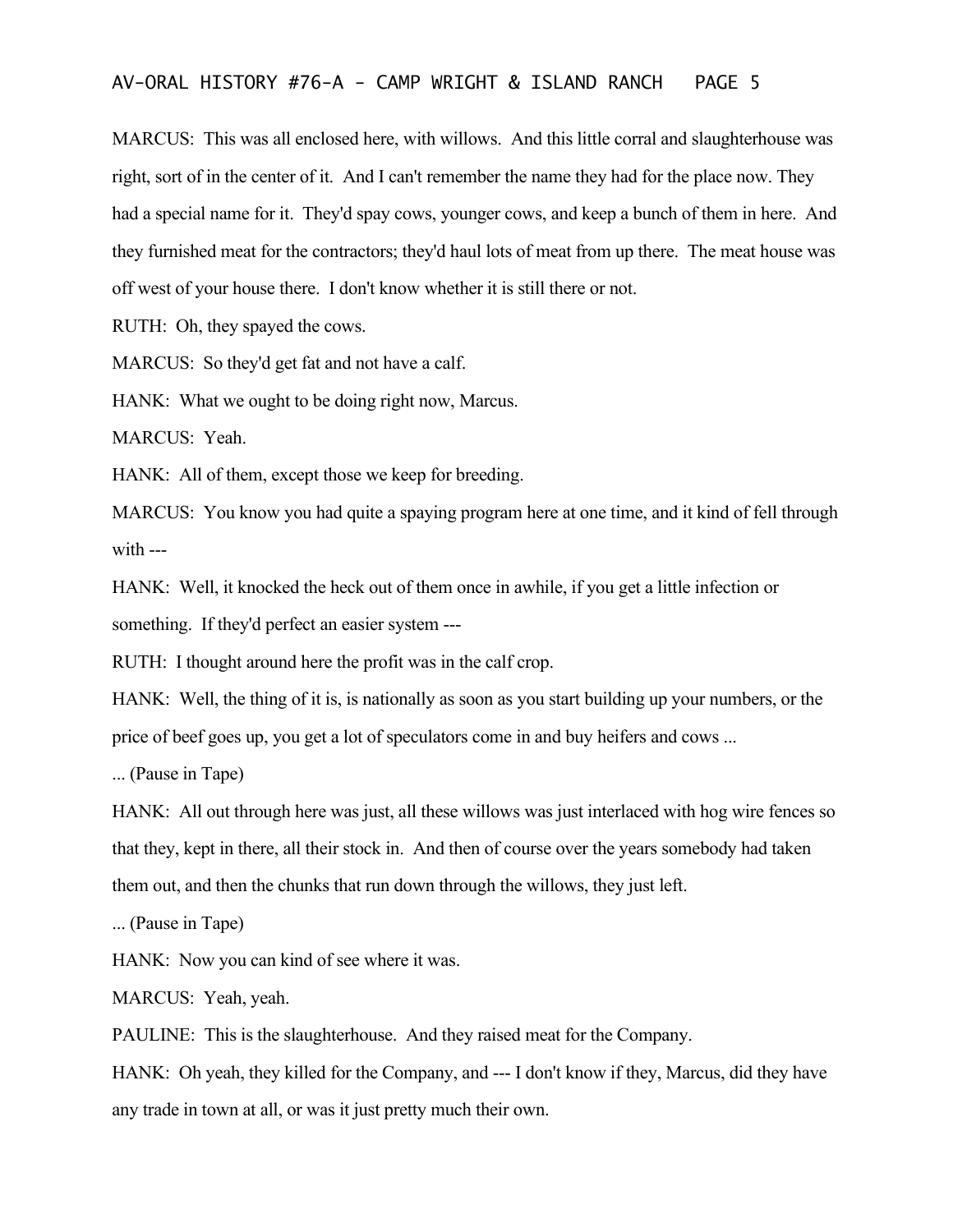MARCUS: No, just local. See there were three contractors here during the summer, plus their hay crews and all.

HANK: Yeah.

MARCUS: See the Company cut the hay, and then they hired the stacking done.

HANK: Well, most of these buildings, like this building now, whether the Company did this, or this has been done since Miller and Lux had it or what, but this is just an old homestead that they have towed in here on skids.

MARCUS: Oh.

HANK: And of course it set down in the ground. Ten, twenty years ago, you could see the skids still stuck up. In fact I believe it still had a cable on it where they just towed it in. Now this could have been some of their professional homesteaders too, you know.

MARCUS: I think that house set right back out through there. I think that's Mrs. Davey's homestead house.

PAULINE: Well, it is an unusual design. I haven't seen a roof like that on any ---

MARCUS: Yeah. We better get out of the way, in case a truck comes along. I might walk out there and get a picture of that.

HANK: These barns, now this old barn, it was skidded in here too. Now, you know, maybe a guy had abandoned a homestead and they would buy it and skid it in here. But most of these houses that are on skids, the long shed, the barn, and the main houses they were all built here. But now like that chicken house, it was on skids, and that little granary next to it.

EDNA: For goodness sakes.

... (Pause in Tape)

HANK: He'd raise about four acres of garden. They raised, right on that slough right in there. Of course that dike wasn't there; things have probably changed.

MARCUS: Oh yeah, it has changed. ...willows right down through here, and it was a suspension type of bridge, an A-frame type.

... (Pause in Tape)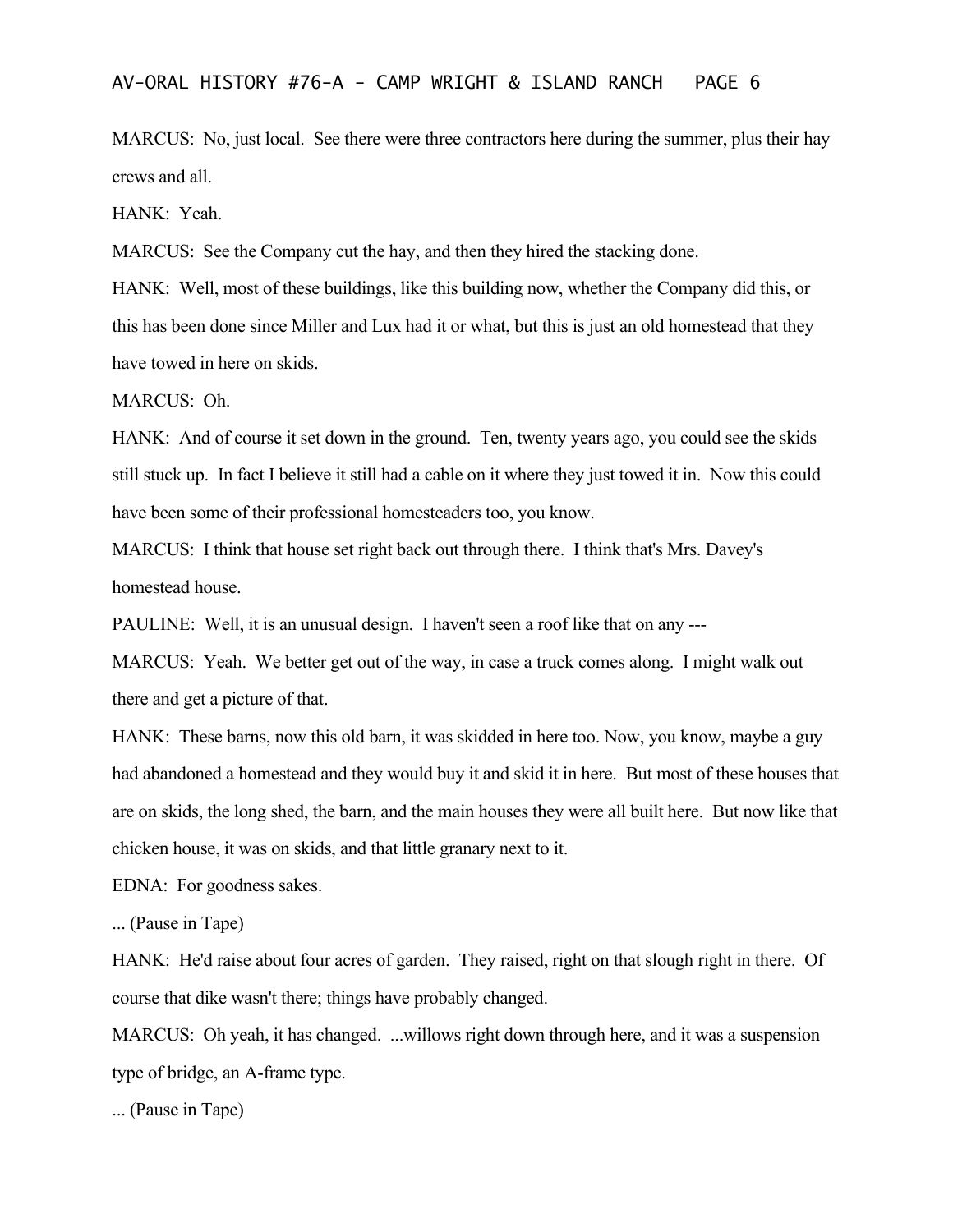HANK: ... the garden, or who kept the garden, I don't know. But Orie was telling me that they had a pretty large garden. It was right in here behind the house. And then of course this was willows in here. But when they had abandoned it, I don't know. ... They built the barn first, it was the first building built here. And they lived in a tent. And they built this center of the barn, and then they added the rest of it on all the way around. But I know it is all built with square nails. MARCUS: Who was the original...

HANK: John Devine.

MARCUS: He was the fellow; he was the fellow that had the right to the original patent on this land.

HANK: Yeah. And in fact we are just in the process now of tearing out his old smooth wire fence where he kept his racehorses. You remember where that was, it was...

MARCUS: Yeah, I think I do.

HANK: Yeah. But it has fallen down to the point now where it doesn't do any good to even bother with it.

MARCUS: When did he homestead this, Hank?

HANK: Well, I'm not sure of the exact date on that. I do know that the main house over there, according to the tax assessor, was built in 1880. But it would have to be prior to that, because I think he was down at Alvord by, in the '80's.

MARCUS: Yeah...

HANK: Whitehorse.

MARCUS: Yeah, he was the first one to come down. But he, then he came on up. He just kept getting more land then.

HANK: Right. Well, evidently he at some time sold some cattle to Miller, and then Miller kind of went partners with him.

MARCUS: Well, Miller bought him out after ---

HANK: After so many years. But they were partners for a few years on some cattle, or something. Now maybe he helped him that way.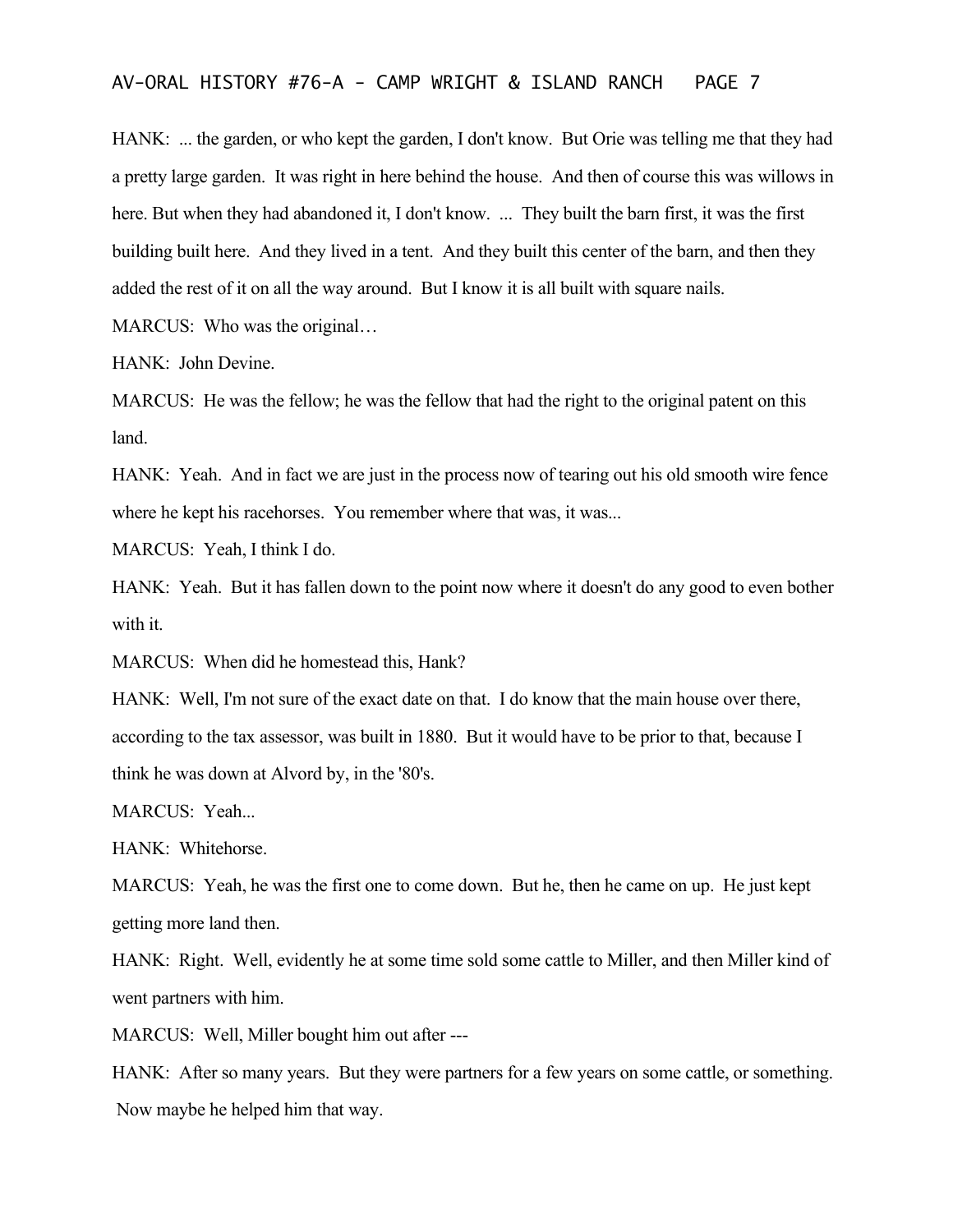#### MARCUS: No, no.

HANK: But I even, I think I read in that book something about that they had some kind of a deal. All through this era, they had some sort of a deal. Now Devine, he lived pretty high on the hog, I understand, from what I've read.

MARCUS: Yeah, I think so.

HANK: So, that he kind of went broke. And that's how this, supposedly Miller wrote a letter to his secretary here at the ranch and told them that there would be some relation come up of Devine's, and he didn't want to argue with them. So just give them Potter --- give them this swamp ground over there by Wright's Point, back up towards Wright's Point, and their name was Potter.

MARCUS: Uh huh, Potter.

HANK: Potter, yeah. That's where they got Potter Swamp.

MARCUS: Oh. Oh on this side of the point?

HANK: Yeah. But that, you know, them big old swamps out there, and greasewood ... But they, evidently he had some sort of a claim to part of this, and when Devine died well Miller settled up with him by giving those people Potter Swamp. Now how much --- But I believe, I may not have that all correct, but I believe that was in that book about Henry Miller.

MARCUS: Okay, another question now. When did they sell there, when did they start selling out the Pacific Livestock Company here? Well, do you have an idea on that?

HANK: Well, Miller died in what, '29. It would have been about '33, I believe. They tried to run it there a couple years, and they of course held it together for the estate. But, I believe it was in about '33 that they started selling out.

MARCUS: I bought some of the property in '34, out here in Malheur County. They were selling on a type of script there, you bought shares in the Company, and then turned it in on the land there, and it amounted to about, maybe \$3.00, I think I paid \$3.00 an acre for what they called the long field out to his fence.

And then, this is the argument we kind of got into down at the Alvord the other day. The first thing was said that Frank Clerf bought out the Alvord from the PLS Company back in 1908.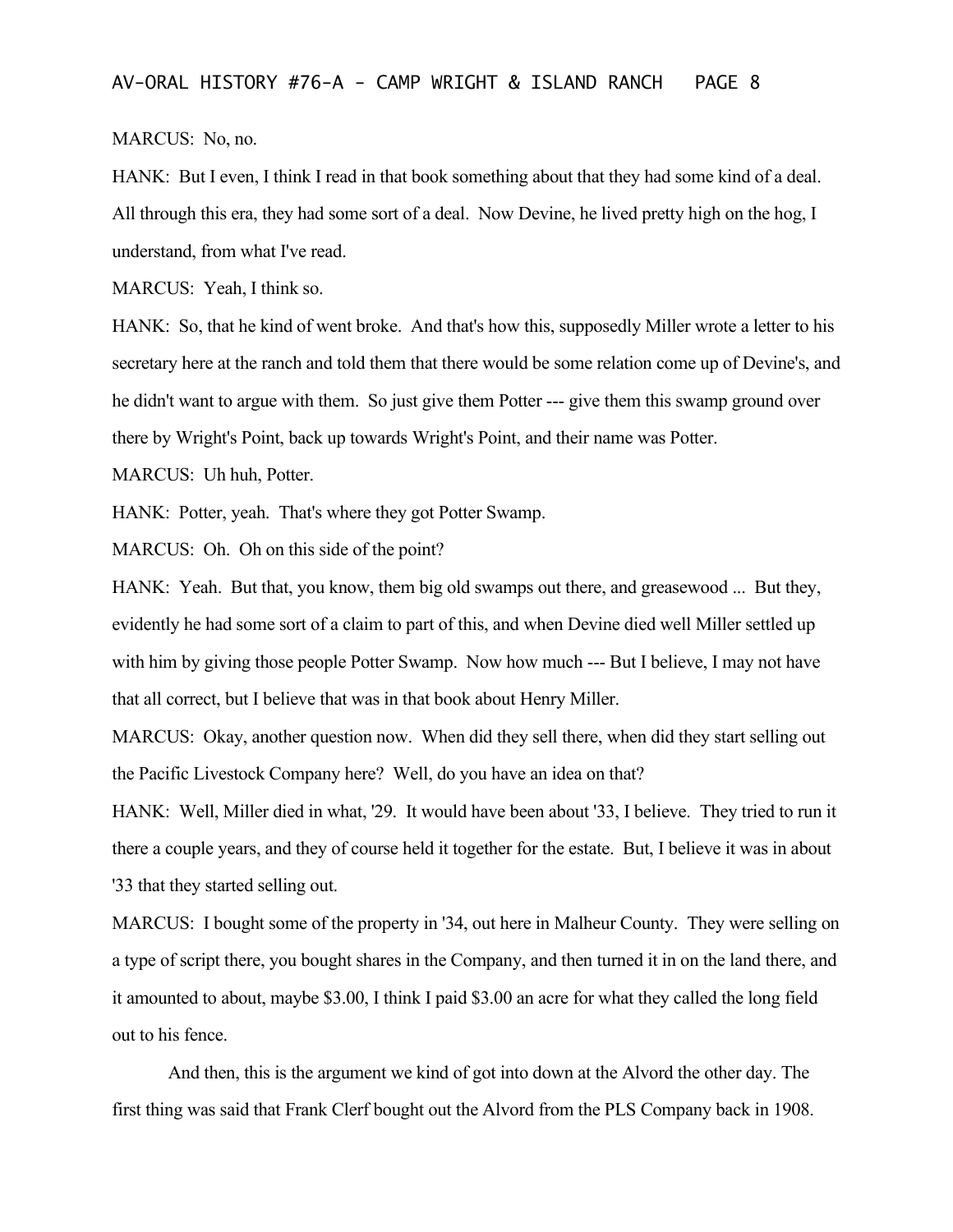And I said I think that you'll --- and then he left in 1924. But he had the place rented; he never did own it. And George Renwick backed me up on that too. He said he thought he had it bought, but he didn't. And I have an idea that that's how my folks got down there and did the haying in 1924, because of their association with the PLS Company. They didn't know anybody down in the South End there, you know.

HANK: Well, as near as I can understand, Marcus, is this is sort of their office, and this was the last to sell. Now they sold this as late as in the '40's, I believe, the first time that this fellow by the name of Carpenter that we bought it from. I don't, I think it went from Carpenter to us, through the PLS to us, to Carpenter to us. And he was only here a couple years.

MARCUS: Yeah, now Ted Graves ---

RUTH: So what's Carpenter's first name?

HANK: George, he lives over there --- is he still alive.

MARCUS: I don't think so.

HANK: You don't? By golly the last time I was through there, I thought Dad said he saw him.

MARCUS: Well, maybe he is. He'd be an old, old man.

RUTH: So, Carpenter bought it, and then you think that the ---

HANK: Well, I know Carpenter sold it to Granddad. Well, when Granddad got it, it was all carved up, and everybody --- well Ormand and Standley and Henry took the Verdo, and Ted and Mildred had the hay field.

MARCUS: Yeah.

HANK: And B. B. Clark had part of the hay field at Square Wells, you know. It was carved all up. Everybody just sort of took a shot at it, whatever they could handle. And then when we bought it, you see, this place would only run about 600 cows. And then they started putting it back together.

But the first few years we had it, we run yearlings. They'd bring down about 900 yearlings and run them. And they didn't really actually start putting up hay or anything until in the late, late '40's and early '50's, other than rake bunch. And then we came in here in '51.

MARCUS: Well, your dad came here mainly to farm, didn't he? Now, there was a Charlie Merritt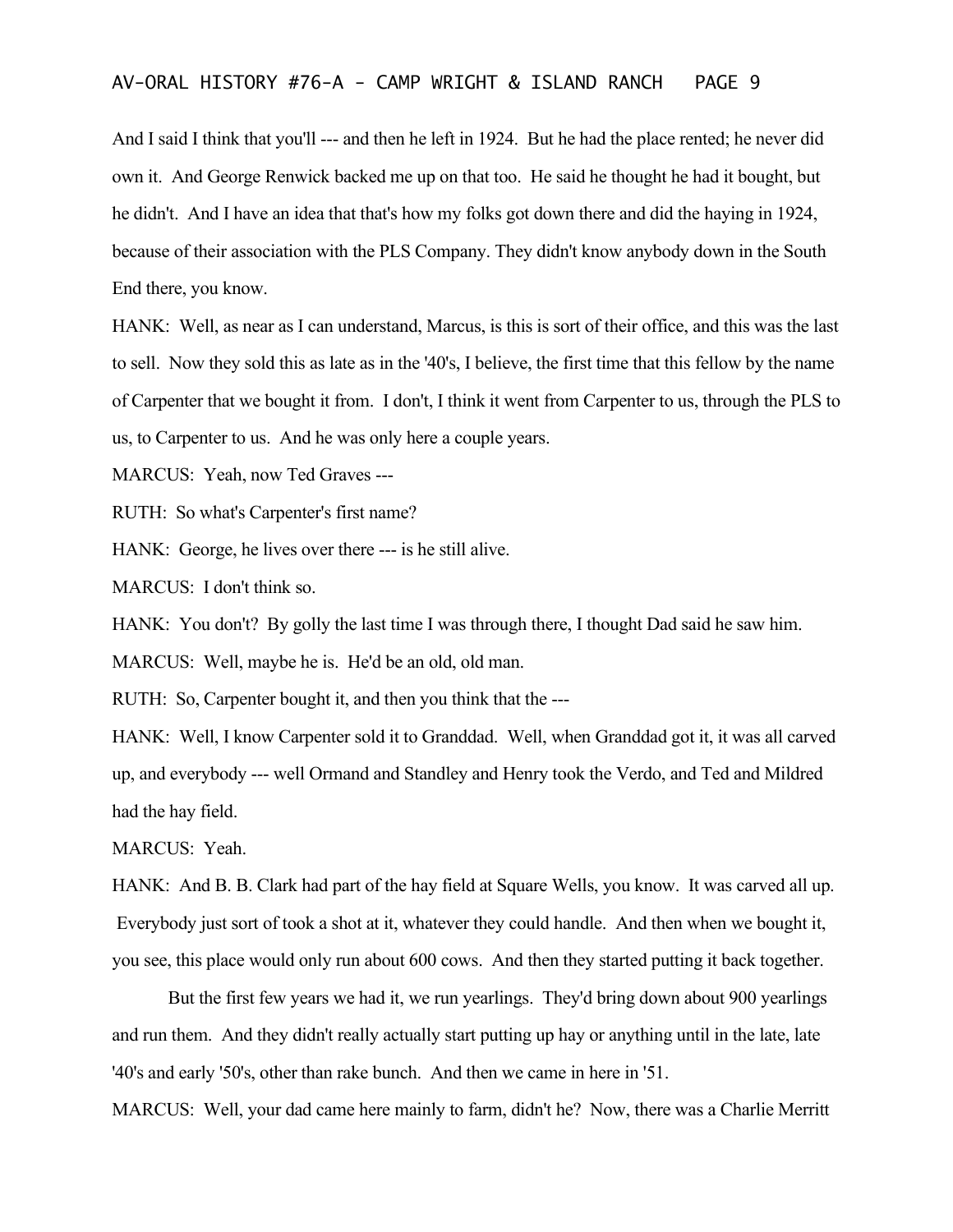in here about ---

HANK: Well, yeah, Charlie Merritt was over in the branding field. See we got ---

MARCUS: He was farming off down in here. And others, I remember

---

HANK: As near as I can figure, what we got from George Carpenter was the swamp fields; we call it the big swamp. But it is the little swamp.

MARCUS: Yeah, little swamp, uh huh.

HANK: Right next to Verdo, right across from Ormand and Standley. And we got that, the branding, part of the Big Red S, the Little Red S, and the Fry Field and the rim rock. And then what was right around here. And since then we've put it together, and kind of filled in parts of it. But that's all that we got in '45, when they started negotiating. Now, I believe they had the papers signed by the end of '45. And then of course we didn't come up here until, let me see, I was a year old. It would be before I was born.

RUTH: Voglers bought it in '45?

HANK: H. C. Vogler, Jr.

RUTH: H. C. Vogler, Jr.

HANK: He come through Harney County in, I believe 1936, in the wintertime. I don't know quite all the circumstances to it, but they were in a rig with no heater, and it was cold, and snowing, and about three bands of sheep going up Main Street. I guess --- Dad was telling me, Granddad looked at him and he said, "You know I wouldn't live in this god forsaken hole if my life depended on it." RUTH: That's what I said when I first came to Harney County.

HANK: Those things will happen, so you always want to think before you speak, I guess, because he wound up here.

RUTH: But you don't know if somebody owned it between Miller and George Carpenter.

HANK: I don't know. And I don't think anybody did. Because I believe that Dad said something about that they were even approached when they were here in '36, by Grover Jameson, as a matter of fact. I believe --- or somebody that was in command.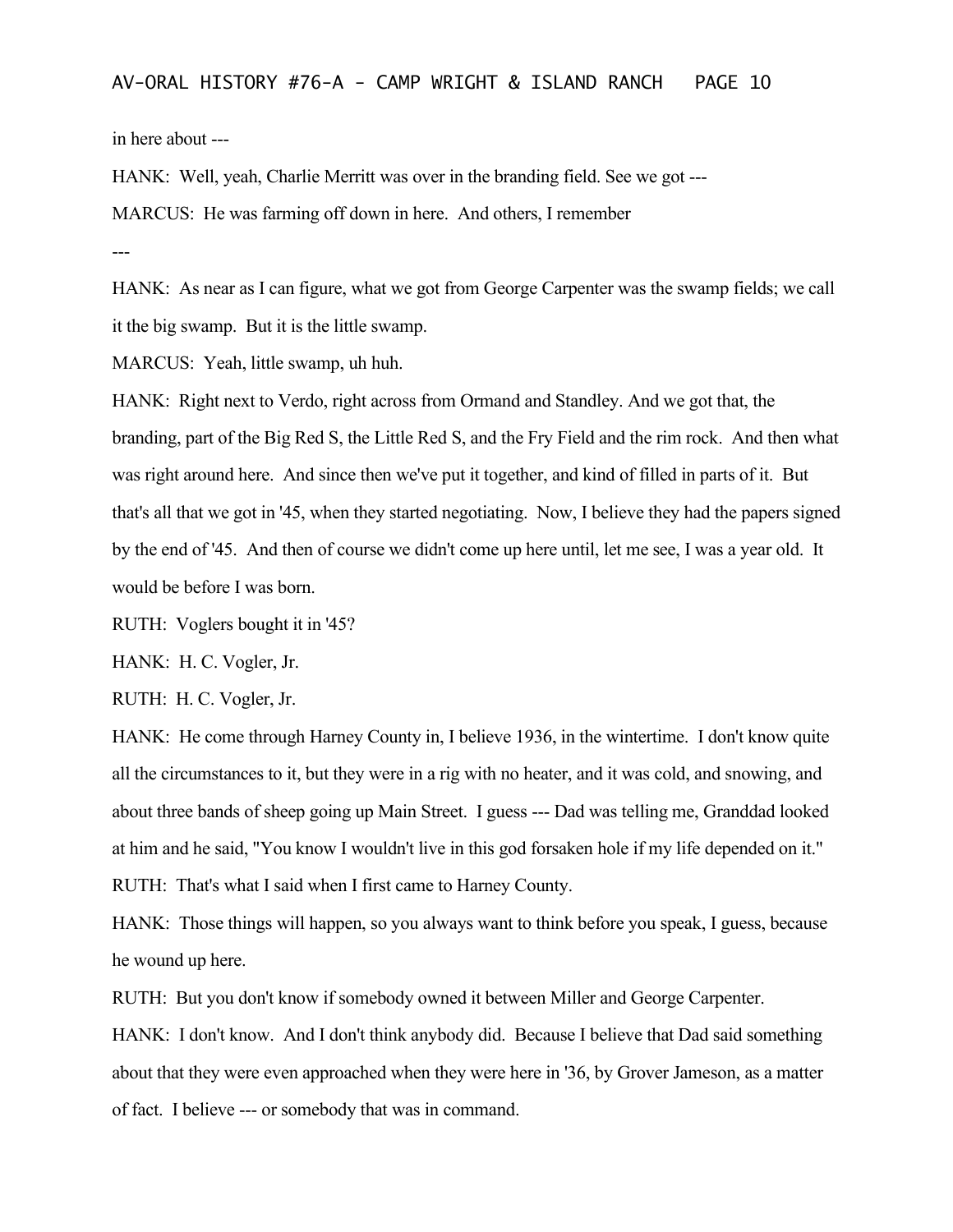MARCUS: Yeah, he was. He is the one that did the selling. I think ... bought here in '38, but I'm not right clear. We could find that out pretty quick.

EDNA: That's about right, I think.

MARCUS: Yeah, I think they did. And then I think the Ausmus', I think they bought; I think the Ausmus' were the first ones to buy down here.

HANK: Yeah, yeah, because the story that I got was that Grover had kind of political ambitions, and they had done some work for Grover or something, and they'd given them, them buffalo skulls, you know, and one thing and another. Well, he finally, you know, he wound up with the old S Ranch for a long time. Grover Jameson had that. Dad tried to get it from him. But they got their pick; they got the first pick of this end of it.

... (Pause in Tape)

HANK: But they got their pick, and they took the Verdo.

PAULINE: Have you ever heard anybody say why it was called the Verdo? It's Spanish for green, but I wondered --- I've never been able to ---

HANK: Well, it was a tremendous hay field when they threw that dam in. I guess that was the biggest hay field ---

MARCUS: Yeah, it was the best hay field around here.

HANK: Best hay field on the ranch. Because that is so flat down there, even now, you know, when they'd throw that dam in, it would just back her up for a long ways out there. And I believe that's why they called it ---

MARCUS: By gosh I was telling the folks coming down, we stacked here, and Frank Catterson had an outfit, and Jess Vickers. There was three stacking crews that worked here all summer long. We stacked 56 hundred tons of hay ourselves here. And these other fellows were stacking all this time too, you know.

HANK: We put up, the most we know of that we put up, was 11,293 tons, the best we have on record of putting up hay. But we started haying that --- well we could have put up more, but it started snowing, and we just scattered the piles out, you know. We had it in, easy to pile.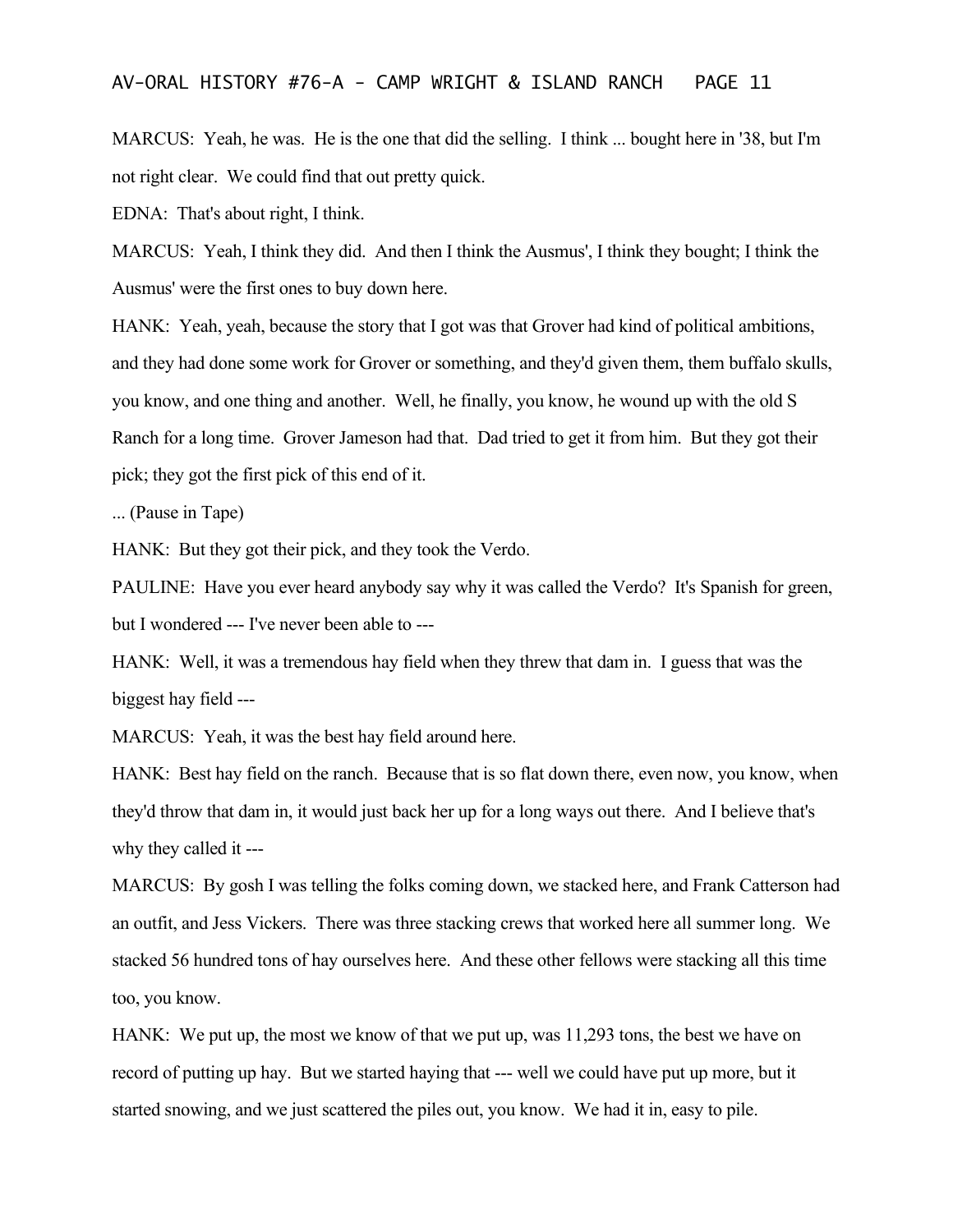MARCUS: That's what used to happen to us too. I was going to grade school over home, and when school started --- my mother would always keep me in school. But Friday night they were after me, and I worked over the weekend. I was damn glad to see Sunday night come so I could go back to school.

PAULINE: Go back to school.

MARCUS: Way up to the first of November, you know.

HANK: Yeah, we've hayed that late too. A lot of this --- but this is, this old barn is all wooden pegged. And, well there is a few steel pegs that they've driven in through different timbers. Most of the caulking has fell out.

MARCUS: Uh huh.

HANK: There is parts of an old Mule Pump up there in the hayloft.

MARCUS: I expect, this was Devine's pride and joy, wasn't here?

HANK: I have an idea.

MARCUS: ... the way it was built. He probably didn't care so much what he was living in, as long as he had a place for his horses.

HANK: Well, I was always told that you could always tell a man with some money, and a yearning to stay, if he built the barn first. If he built the big fancy house, he planned on selling it, because he wanted to impress somebody's wife to move right in. But if he planned on staying, he built a good barn first, because he wanted to keep his livestock and his ---

RUTH: Was this just for horses?

HANK: Oh yeah, I'm sure it was. They had --- well, there is still rings in most of these stalls for the, to tie their harness up to.

MARCUS: Hank, there used to be over here on the other side, it seemed to me like that was the milking barn. Was that right?

HANK: Yeah, that was the milking barn.

MARCUS: There was quite a little set of corrals and stuff over here.

HANK: Yeah, years ago, yeah.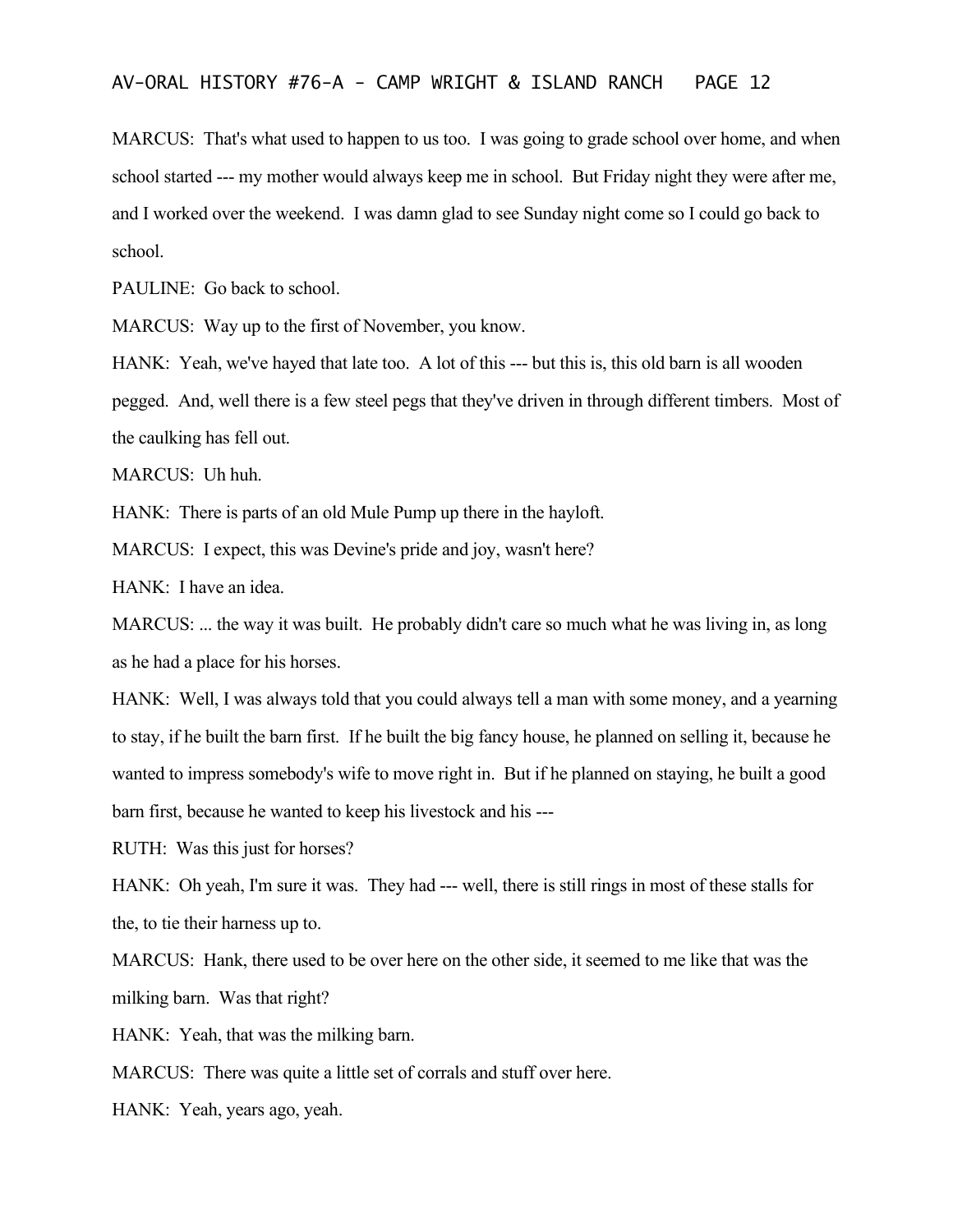MARCUS: Yeah, when we were in here.

HANK: But they never really kept a lot of, an awful lot of milk cows, because they just didn't have the families here, I didn't think.

MARCUS: No, no they didn't.

HANK: Jack Drinkwater's uncle used to be the blacksmith here, and he was telling this story about they had this old cow they used to milk her for cream, and for cooking, and one thing and another. She'd been milked by every green hand that ever come to Harney County. And I guess you'd milk her a little while and she'd get up and leave, and go on down the pike. Then you'd have to pick your bucket up, and stool, and go down and milk awhile, and away she'd go again.

So they got one kid out here from Chicago, or someplace, wanted to be a cowboy. So, they immediately put him chore boy. I guess he was out there milking, and of course the cow left. He was at it for quite awhile. So he went over, and he asked Jack's uncle about this, if there was some way he could fix this old cow, tie her up, or one thing and another. "Oh," he said, "don't tie her up." He said, "I'll tell you what," he says, "I'll fix you right up." So, I guess he went into the blacksmith shop there and he got an old wheel, and he made a one-wheel cart, a place to put the bucket and everything. And he harnessed this old cow up to this, and I guess the kid got down in there and he was quite an old prankster, Jack's uncle was, and he was in there a milking this old cow. Well it got time to leave, and I guess she didn't mind getting harnessed up, but when all that contraption started to follow her, I guess she stepped in the bucket, on the kid, and the kid couldn't get out, and he just had a runaway and tore everything up.

MARCUS: Yeah, that was ... Drinkwater, I knew him real well. That was Blanche's husband, Blanche Turner, you remember her?

Now generally these cowboys were pretty handy with the pocketknives. Is there some carvings around in here on the --- I see a little on this door right here. There is an R. R. here, but --- HANK: No. I've never seen anything that was --- there is some pretty fancy carvings over in that old cow barn. But I don't know who put that on there, but that's something recent. I --- MARCUS: Yeah, this is something new. But they used to find the wall and --- now here is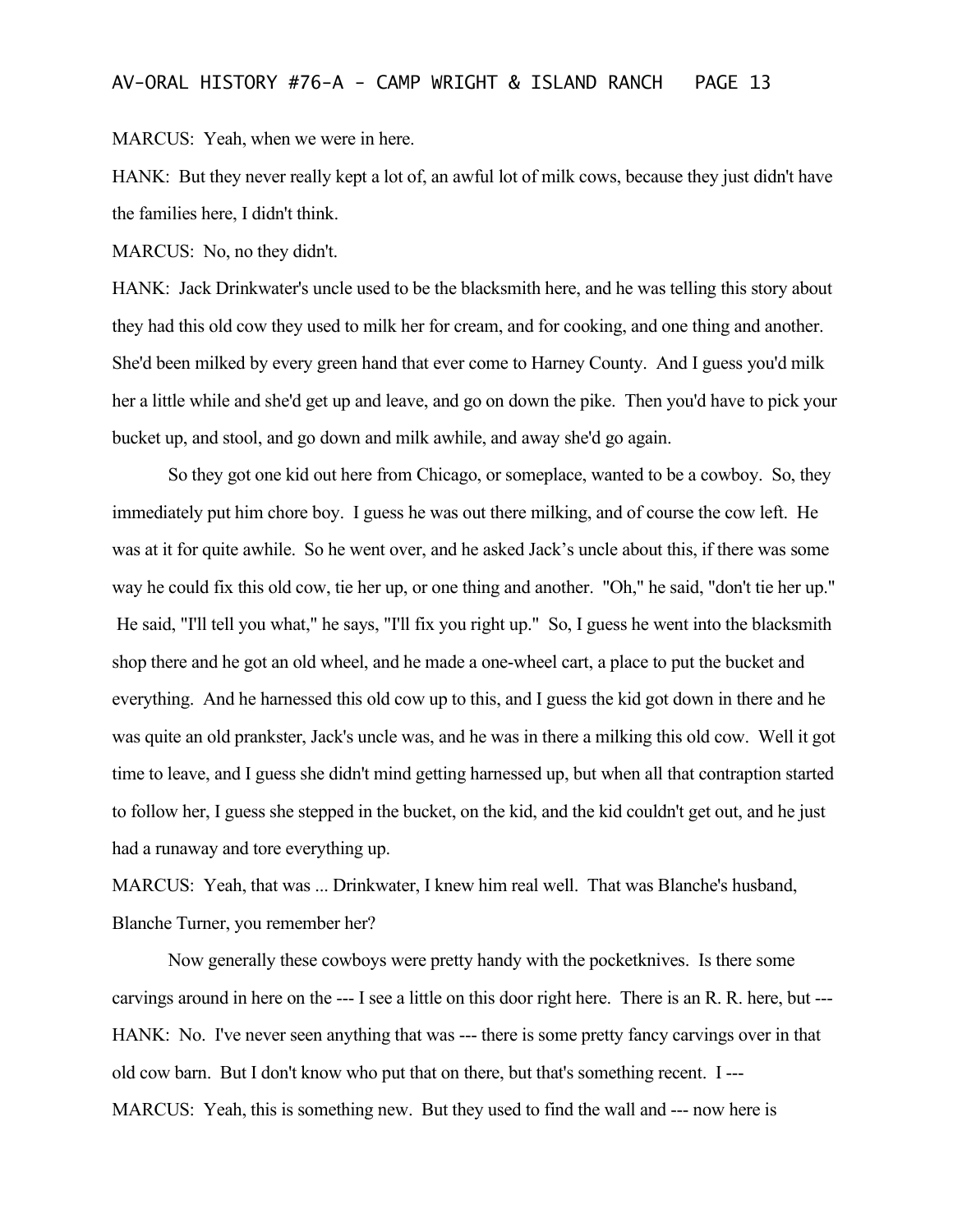somebody, here we are, here is Bud.

HANK: Yeah, that was Bud Corson here.

MARCUS: Here is T. H. here, that's ---

RUTH: Which one was the milking barn?

HANK: Right over there.

RUTH: That one that is standing there?

HANK: Yeah, that was the old milk barn.

... (Pause in Tape)

HANK: This used to...corrals like this here. That's about all that is left, there where we start colts. But that was all split rails out there, and it got to be every time you got some cows in there they'd rub half of it down, so we give up on it.

MARCUS: My gosh, did you rebuild the stockade, or is ---

HANK: No, that was the brainstorm of Lawrence and them. They took; those are some of them old posts we brought in out of the valley. And they've been in the ground once, from them old homesteads out there, and they are pretty well dried out, and they put them back in that old manure and mud, and they rotted off in about a year, a few years.

MARCUS: Oh, well they looked; look like they are standing pretty well.

HANK: Don't breathe on them too hard.

MARCUS: This is part of a homestead's cabin right here. Hell, this shows the wall --- this is ---

PAULINE: Oh, this shows the hand-hewn timbers.

MARCUS: Yeah. I'm going to go get my flash and I'll get us some pictures in here.

PAULINE: Yeah.

MARCUS: You want to choose one?

... (Pause in Tape)

RUTH: Is that the original barn, or ---

HANK: Yeah, that's what --- I've been told two different things. That, that was the original barn there, and then they added onto it, all these stalls on, but that was the original barn there.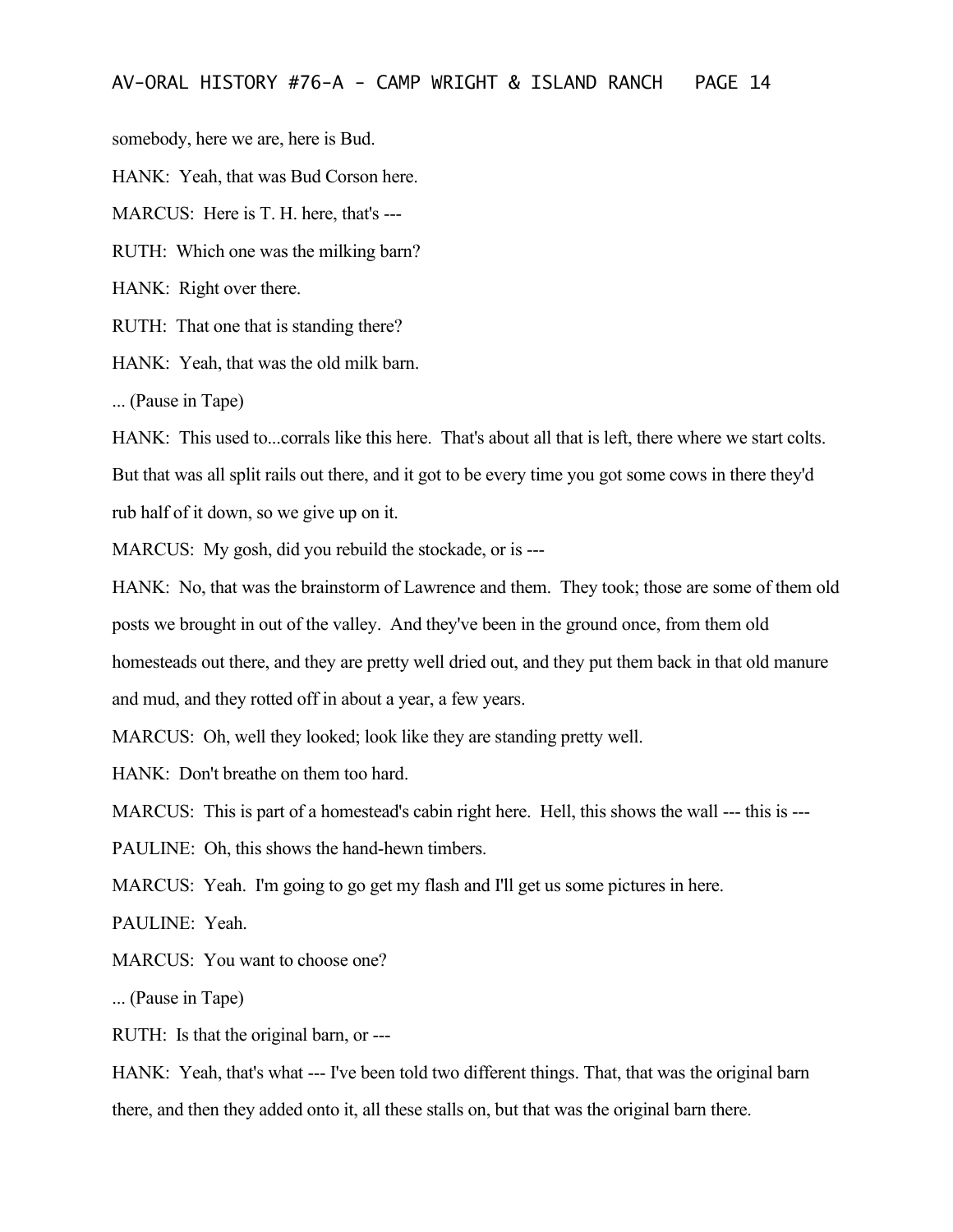PAULINE: That's what; it sure looks that way, doesn't it?

RUTH: It does, it really does.

HANK: But then again, you see now all these timbers have been hewn, they are not milled timbers, I don't believe.

RUTH: No.

HANK: ... those are all hewn timbers.

RUTH: But the corners on these are different. They apparently had nails, or pegs. Because see that is the dovetail stuff.

HANK: Uh huh.

RUTH: ... have no nails. There is still some ... in there.

HANK: Well, now these mangers, I believe, I believe that was at

…the mangers was here, that these were outside mangers on the sides of the barn, and they kept their hay…throwed them out through the slits there. But it would cost probably five times as much to tear this down as it did to put it up. ...just the cost of everything. Unless you ran into it with a dozer. But I don't know what it would cost to build a barn with this many square feet in it today.

RUTH: You still use all this barn?

HANK: Oh yeah.

RUTH: All the space in it?

HANK: Well, times of the year, yeah.

RUTH: Yeah.

HANK: Calve a heifer once in awhile. Everybody has got his own stall for buckarooing.

RUTH: Do you bring horses in here?

HANK: Oh yeah, yeah. That's Jim's stall there, Hutchinson.

... (Pause in Tape)

HANK: ... had a terrible mouth on him. He didn't have, he wasn't much of a sheepherder, but god he was noisy. We was calving some heifers in here, and he'd come through this corner, and he'd be making noises, talking loud, and just drive you up the wall. So one day…we had an old ratty cow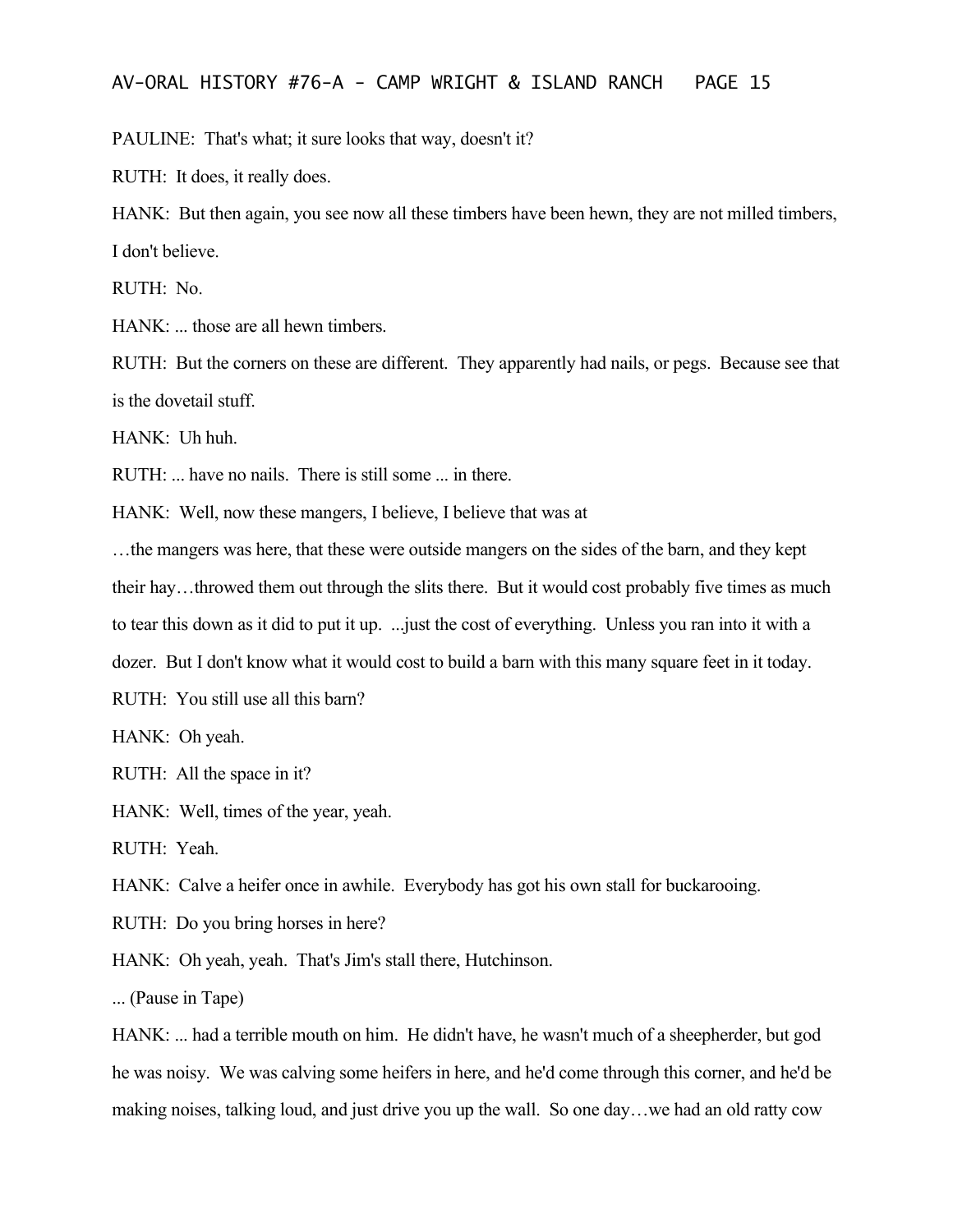in this stall in the center, just, I mean she was so much on the fight you couldn't believe. So here come the sheepherder. I said, "Let's fix him." So I says, "Ray, go get me some water. The water, put some water in here, we were going to put a heifer in there." So Bob went down there and stood by the light switch. I opened the door for him. Here he come with a bucket of water. As soon as he stepped in there I closed this door. Of course you can't open it except the downside of --- Bob throwed the light on. By golly he didn't come out and bother us anymore. We couldn't even drive him into this barn. We sure shut him up. But he sounded like a cat going around the walls in here. You see they white washed this. These are ---

RUTH: Now it's dark as can be in here.

HANK: ... pegs in the walls here.

RUTH: God, it is unreal how dark it is in here.

HANK: Well, it used to not be that dark, because --- somebody was keeping racehorses or something in here since we left, or Lawrence was here. And they'd block this in, something about keeping it warmer in here, so they'd shed earlier, so they could go to earlier shows. It was ---

RUTH: Some trumped up thing.

HANK: Yeah, and they kept it in here.

RUTH: What are those little tiny square pens?

HANK: Oh, some lambs. Had some ewes and lambs in here.

RUTH: Oh, that's for the baby lambs.

HANK: Well, for the ewe and the lamb.

RUTH: Isn't it awful small for a ewe and a lamb both?

HANK: No, 4 x 5 is what they want. If you get them too big, you know --- say you got an old ewe with two or three lambs, that doesn't really want them, well you put them in a pen like that and you can kind of get them mothered up better.

... (Pause in Tape)

RUTH: ...on this one end.

HANK: Oh, you mean like that?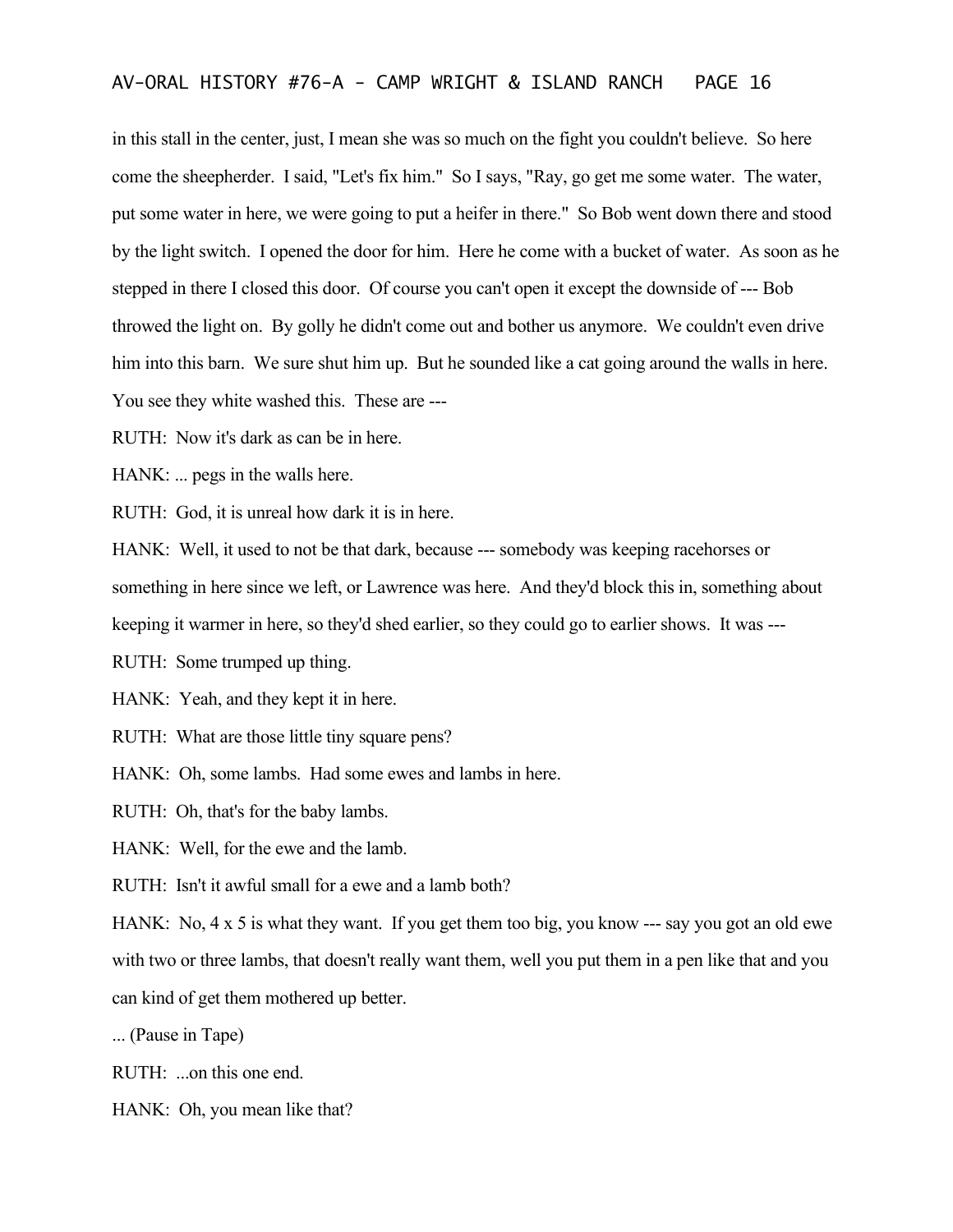RUTH: The original barn.

HANK: Yeah.

RUTH: Now how was the original ... on it?

HANK: Well, it was like this. This was the original roof up here, possibly, and then maybe it come down a little more.

RUTH: Oh I see, yeah, okay.

HANK: Now it could have been that this barn was open, and this was just open ... stalls, and then they closed them in, I'm not sure of that. But I know that this was the original part...

RUTH: What is that? (Noise)

HANK: Guinea hen.

RUTH: I've never seen one; I got to go see what it looks like.

... (Pause in Tape)

HANK: ... there used to be freight wagons, and all types of stuff...

MARCUS: Yeah, they set back over here where these Quonset huts are.

HANK: We moved them out over that first dike, somebody has ... them all off. There is a lot of S-

wrenches on there, and 66. Those could have been your irons too.

MARCUS: Well, they made lots of different wrenches, anyway, didn't they?

HANK: Uh huh.

MARCUS: Here is a 55. I used to know whose that was. Here is a, I believe this is the old Ausmus brand.

PAULINE: No, the Q-Bar. Yeah, but the bar is in the wrong place.

MARCUS: Is it?

PAULINE: Yeah.

MARCUS: This one here?

PAULINE: Yeah, the bar is supposed to be underneath.

MARCUS: Down here?

PAULINE: Yeah.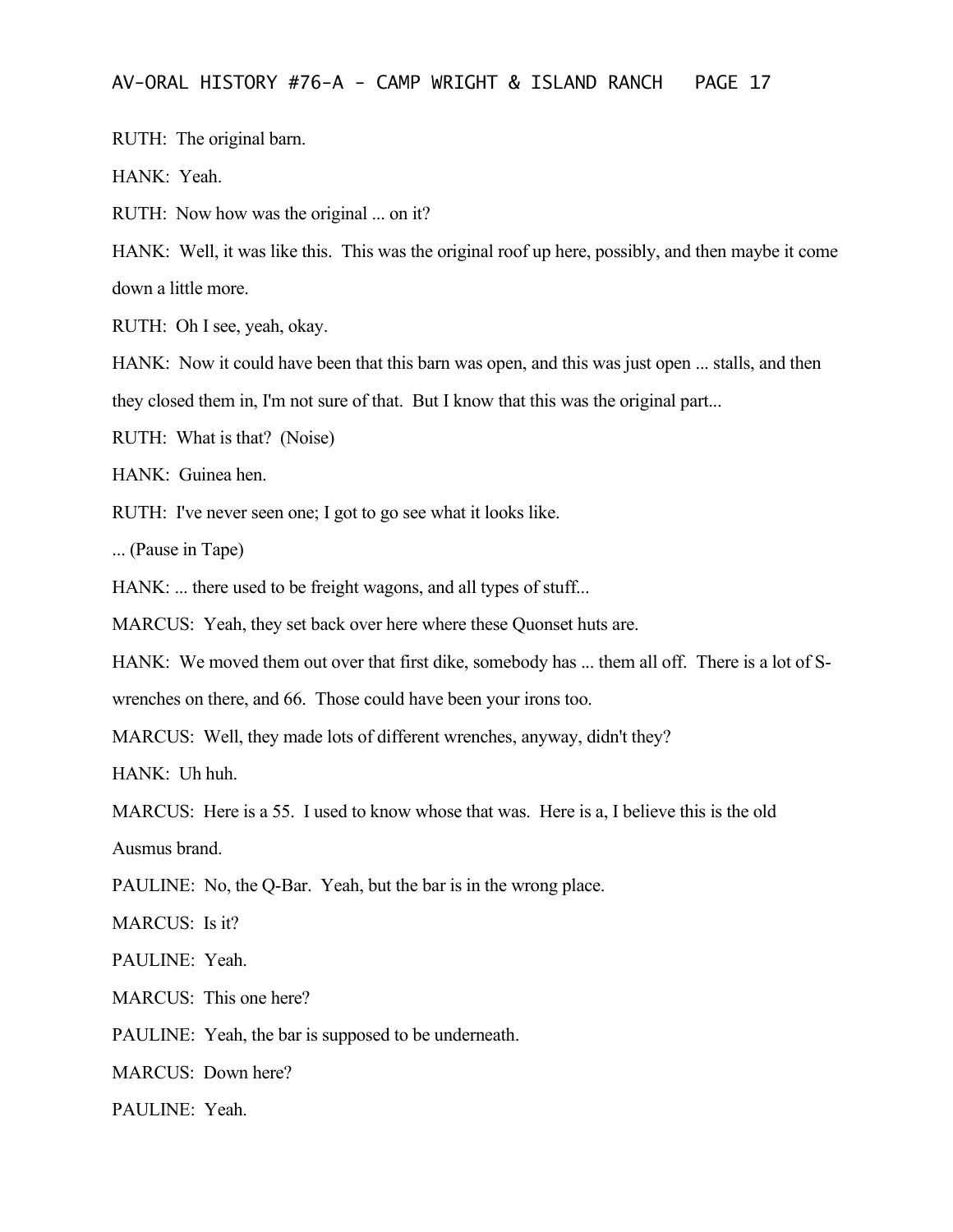... (Pause in Tape)

MARCUS: ... get a shot of that.

PAULINE: I don't think I ---

MARCUS: What have you got in there?

... (Pause in Tape)

HANK: Him and his dad paraded down here one night, and they picked up a hitchhiker on the road in here. And he was kind of an old hobo looking guy. And they hauled him in here to the ranch, and he sat here, and he stayed around there until the next day, and chored around, and whatever his business was, he stayed here. So, one morning at breakfast by golly the old, this old drifter was gone. And they figured oh boy, he's probably stole a horse and every-thing. They run out to the barn and they looked all over. And they come in here in the blacksmith shop, right here, and said there was a hole dug about two and a half feet deep. And he figured somebody had taken a box out of there. And that was all that was gone, there was nothing else stolen. But the old hobo was gone, and that box. Now, evidently he had been there years and years enough before, that nobody here recognized him. So, it had to have been years, years ago that even then that he had been here. Well, whatever it was, he had had it buried right there. Of course you can let your imagination say what was there.

RUTH: Oh yeah.

PAULINE: That was Henry Cowing told you that?

HANK: Uh huh.

MARCUS: Maybe that's when he robbed a bank up here. Bill Hatch, he must have did some painting down here.

HANK: No, he used to work ... See his step-dad run this place with Grandpa...

... (Pause in Tape)

PAULINE: Oh, it looks; no it looks like a letter. C ---

MARCUS: It's burned in there.

HANK: Yeah.